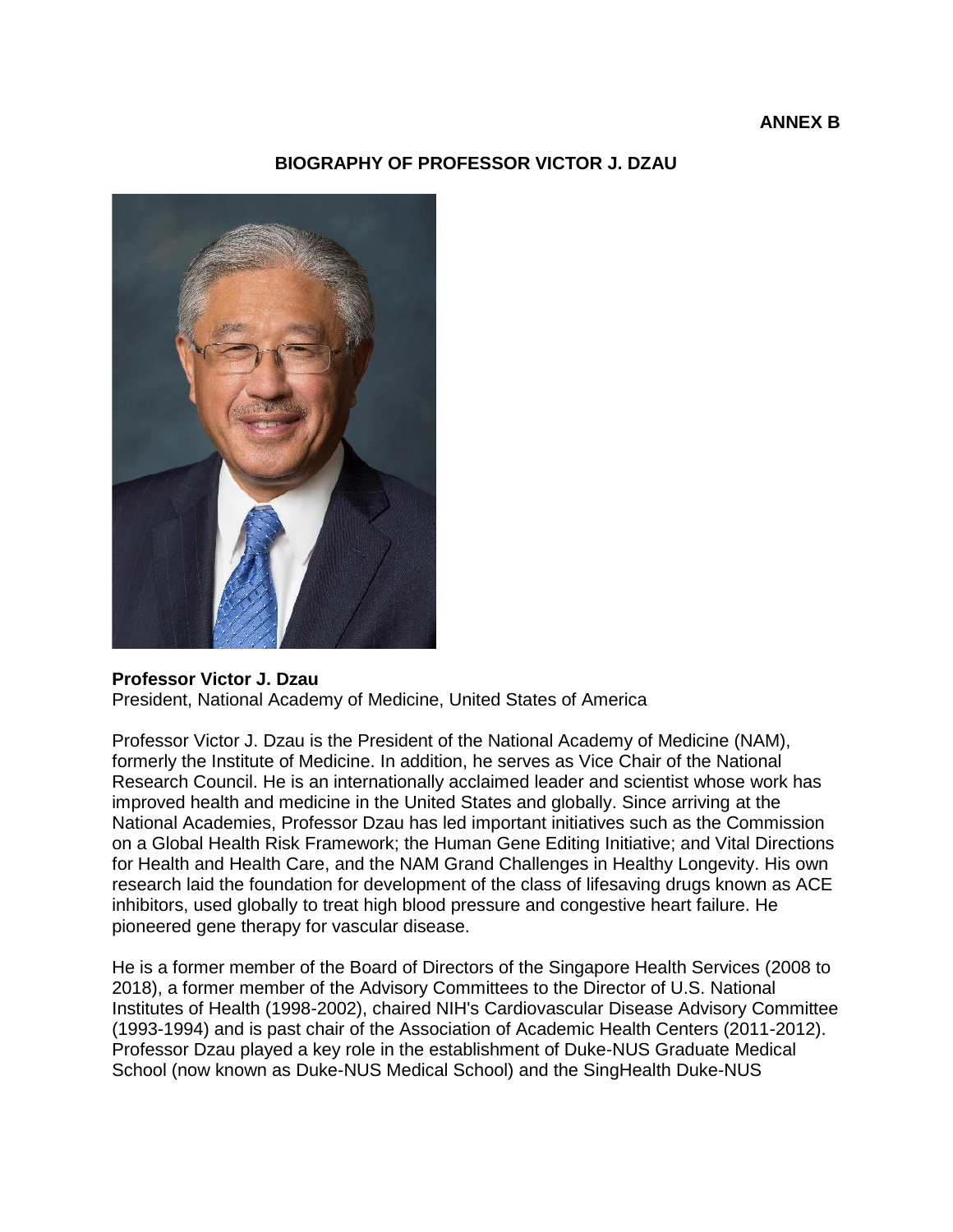Academic Medical Centre. He also serves on the Health Biomedical Sciences International Advisory Committee of Singapore (2014-present).

Professor Dzau has previously served as Chancellor for Health Affairs and President & CEO of Duke University Health System (2004-2014), and Chairman of Departments of Medicine at Stanford University (1995-1996) and at Harvard University (1996-2004). He has received numerous awards including the Max Delbruck Medal from Germany, the Gustav Nylin Medal from the Swedish Royal College of Medicine, the Polzer Prize from the European Academy of Sciences & Arts, the Ellis Island Medal of Honor, and the Distinguished Scientist Award of the American Heart Association. He has received 15 honorary doctorates.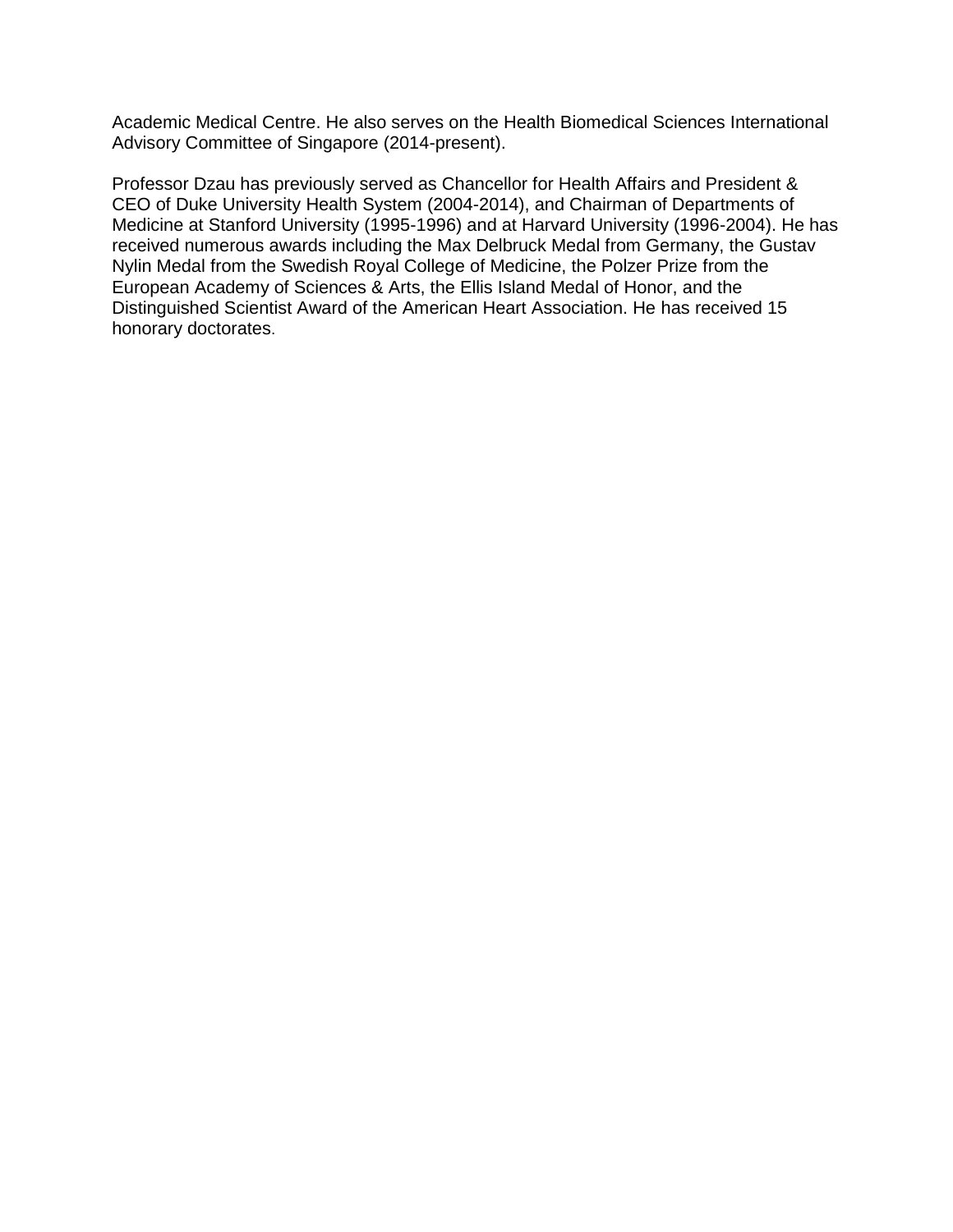# **BIOGRAPHY OF PROFESSOR SIR JOHN O'REILLY**



## **Professor Sir John O'Reilly**

Chairman, Science and Engineering Research Council (SERC), A\*STAR

Professor Sir John O'Reilly is Chairman of NICC (Standards) Ltd., a Director of the ERA Foundation Ltd., a Royal Commissioner for the Exhibition of 1851 and a visiting Professor with UCL. He served as Director General, Knowledge and Innovation, in the UK Department for Business, Innovation and Skills (2013-2015) and prior to that as Vice-Chancellor of Cranfield University, (2006-2013) and as Chief Executive of the Engineering and Physical Sciences Research Council (2001-2006). He has held academic appointments at Essex, Bangor, and UCL as well as positions in industry.

In the wider international arena, he has held advisory roles relating to science and research in Europe, North America, Asia and Australia. He previously chaired the President's Academic Advisory Committee and served on the Board of Khalifa University, serves on the panel for Quality Assessment Framework for Ministry of Education in Singapore and is a Board Member and Chairman of the Science and Engineering Research Council for the Agency for Science Technology and Research (A\*STAR) in Singapore.

A Chartered Engineer, Professor O'Reilly is a Fellow and former member of Council of the Royal Academy of Engineering, an International Fellow of Académie Hassan II des Sciences et Techniques and of Academia das Ciencias de Lisbon, a former President of the Institution of Electrical Engineers and of EUREL, the Confederation of European Professional Electrical Engineering Societies. He holds honorary doctorates/Fellowships from the universities of Essex, Bangor, Huddersfield and UCL, is an Honorary Fellow of the Institution of Engineering and Technology, Honorary Fellow of the Institution of Chemical Engineers and a Fellow and member of the Board of Trustees of the Royal Aeronautical Society.